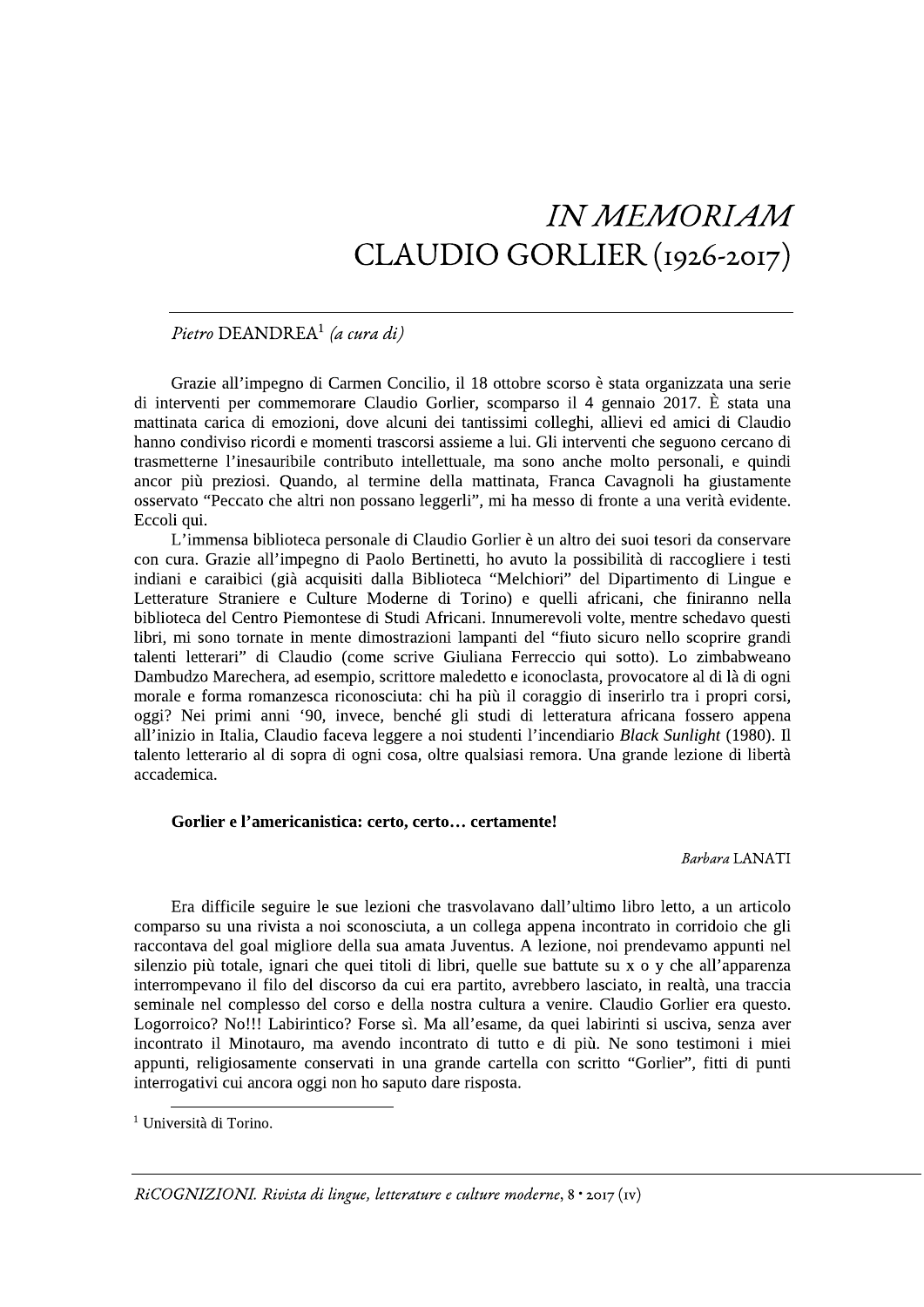Passava dalla letteratura americana "canonica" a quella francese, agli scritti e alla storia afroamericana, allora non ancora canonica, al cinema, alla descrizione di un quadro di un pittore sconosciuto, sconosciuto a tutti tranne che a lui. Non era chiaro dove e come avesse visto il quadro o incontrato il pittore. Incontrato a New York o nel suo amato Sud degli States. Non era importante conoscerlo. Era importante sapere che "lui" l'aveva conosciuto. A chi, timidamente, alla fine della lezione osava chiedergli chi fosse il pittore, sorrideva soddisfatto della domanda e rispondeva "Mi stupisce che proprio lei non ne abbia sentito parlare!" E aggiungeva, con sguardo sornione e affettuoso "Certo, certo, certamente ne risentirà parlare. "Certo, certo" era il suo intercalare preferito, insieme a "Naturalmente lei sa!" "Naturalmente" noi non si sapeva. Lui abbozzava un sorriso consapevole della sua maliziosa battuta e riprendeva il discorso esattamente da dove l'aveva lasciato. Più avanti negli anni, quando fummo più "grandicelli", certo più rilassati e pazienti, il suo modo di interagire non cambiò.

Guido Carboni, Luigi Sampietro, e come tralasciare Franco Massaia, correttamente da noi soprannominato "Mannaia" (lascio all'audience evincere le implicazioni del soprannome), al momento disperso nel mondo quale attaché culturale - d'estate, ormai laureati, andavamo a trovarlo a Rollieres, nella provincia di Cesana, ammucchiati nella mia 500. Là era la casa che era appartenuta ai suoi e che lui amava. Nel sottotetto c'era una minuscola stanza e lì ci ospitava, per tutto il tempo che reggevamo o reggeva sua moglie Caterina, ottima cuoca, a cottimo per noi che ci limitavamo a preparare la tavola. Là nella casa di mezzamontagna era ancora e di nuovo lui. E raccontava, raccontava. Del presente, del passato e del futuro. Noi quattro come bambini ormai cresciuti ascoltavamo in doverosa e golosa attenzione, in attesa del suo "regalo", la passeggiata, durante la quale raccontava delle erbe che crescevano lungo i bordi delle strade di sasso. Ci indicava i cespugli spinosi che nascondevano mirtilli, erica, bacche misteriose, minuscoli cardi. E allo stesso tempo ci parlava delle sue esperienze partigiane. Poi, prima o dopo la passeggiata, il momento della cena o del pranzo. Solo a tavola osavamo prendere la parola, intento al pranzo lui non parlava! Era anche una buona, anzi un'ottima forchetta! E noi gli eravamo grati di essere quel che era stato, che era e sarebbe stato. Certamente noi non lo dimenticheremo! Certamente No! Certo, certo che No!

### Gorlier e l'anglistica: il pellegrino appassionato

#### Giuliana FERRECCIO

Critico sottile e raffinato, curioso e innovatore, Claudio Gorlier viene ricordato per il gusto non comune e il fiuto sicuro nello scoprire grandi talenti letterari, per la capacità di spiegare con chiarezza opere estremamente difficili: memorabile la conferenza televisiva su Ulysses, quando ancora pochissimi ne parlavano. Precorre le mode, quasi le inventa, scoprendo autori che sarebbero diventati premi Nobel, da Sovinka a Coetzee, dagli Stati Uniti al Canada, dall'Australia ai Caraibi, dall'India all'Africa; uno dei maggiori conoscitori italiani di letteratura di lingua inglese. Ora vorrei peraltro ricordare quel côté meno appariscente, ma fondante, che dà respiro alle sue intuizioni e intesse la passione della scoperta con la persistenza di alcuni motivi che trasformano la critica in grande saggistica.

È perciò la figura del saggista che vorrei rievocare, non per le opere più organiche come L'universo domestico, ma per le ricchissime introduzioni, nelle quali le analisi più aggiornate si uniscono all'inquadramento storico, alla conoscenza approfondita del contesto culturale degli autori di cui scrive, ricche di dati ma anche di intuito critico basato sulla lettura ravvicinata dei testi, quei "dettagli luminosi" che apparentano i suoi interessi in ambito americano e inglese. Si arriverà forse così a capire come si colleghi quell'intuito a quel respiro, come si sia mantenuta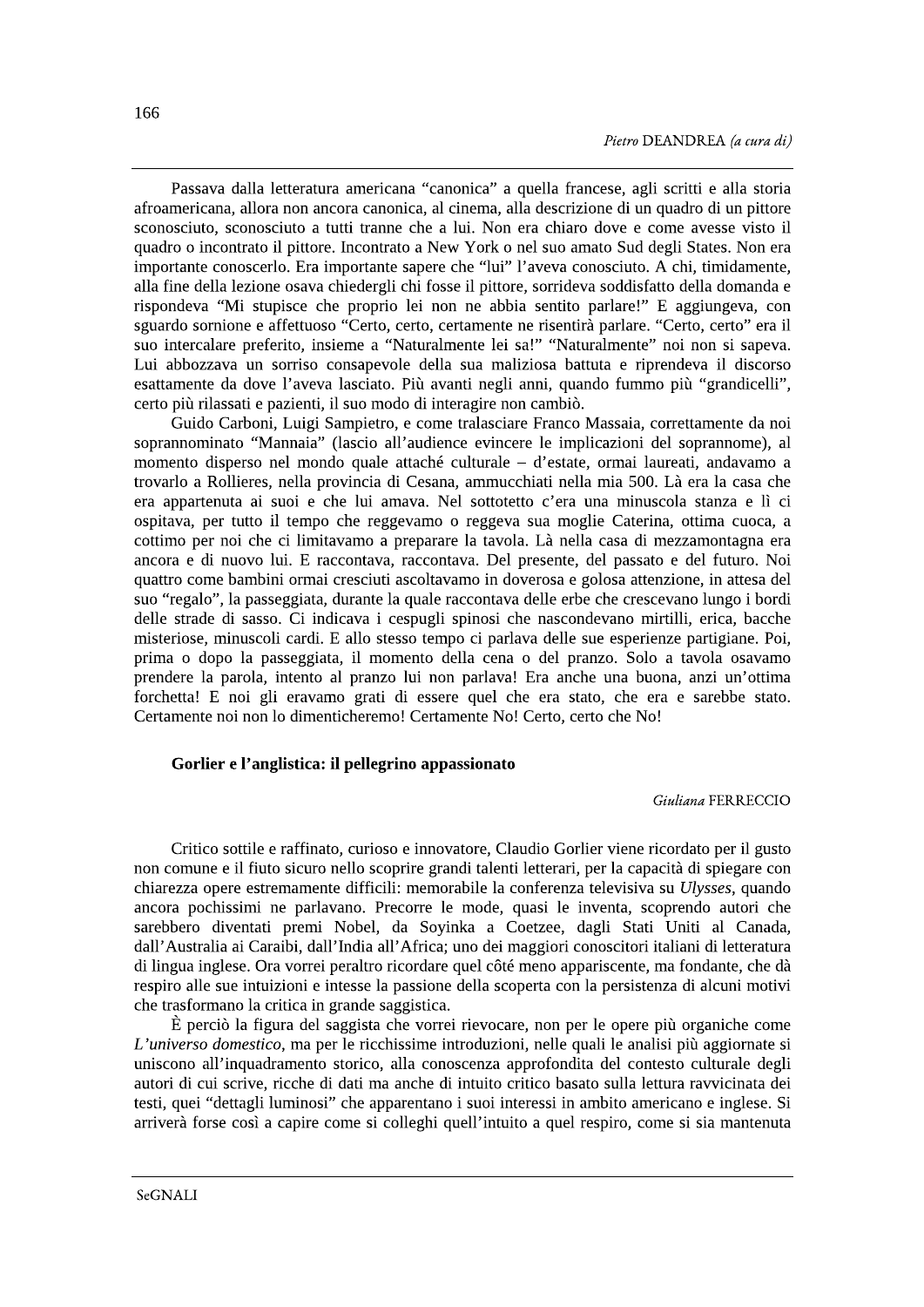viva e produttiva quella passione. Cosa fa sì che rileggendo le Introduzioni, ci si senta riconoscenti per il suo lavoro nella sua interezza?

Fin dalla tesi di laurea su The Waste Land di T.S. Eliot, che Claudio Gorlier discusse controrelatore Francesco Pastonchi, che con poca lungimiranza gli negò la lode sostenendo che era impossibile per un americano-inglese capire Dante – Claudio, come Eliot, aveva tenuto insieme America e Inghilterra. Fra tutti i suoi percorsi, l'anglista Gorlier era stato allievo di Giorgio Melchiori che, molto più tardi, pubblicò, nel Meridiano su Shakespeare da lui curato, la sua traduzione dell'Enrico IV, I, l'opera che consacra la figura sfaccettata di Falstaff, del personaggio shakespeariano che più rappresenta "l'invenzione dell'umano". Non fu un caso se Edmo Fenoglio gli commissionò una traduzione del dramma per Buazzelli, un Falstaff ideale, che non andò mai in scena, ma che aveva raccolto in sé uno dei tanti motivi su cui Claudio ritorna: la figura folclorica e letteraria del trickster, del fool, del King of Misrule, del junghiano puer aeternus, dell'anarchico piacere del gioco sovversivo, che riappare nelle analisi degli Umoristi della frontiera. Una figura che si rispecchia nel romantico – e contemporaneo – viandante (da Kerouac a Wim Wenders a Chatwin), quella del bum e dell'hobo americani prototipo di tanta letteratura novecentesca, e che risale a sua volta all'indietro, fino alla figura del picaro spagnolo, trasferitosi, nel Settecento, in Inghilterra.

Saggio memorabile, in cui quasi tutti i filoni tornano, è l'introduzione al romanzo di Thomas Hardy Giuda l'oscuro, al cui titolo giustamente Claudio obietta, tanto che verrà poi corretto in una traduzione successiva. In anticipo sui tempi, (italiani, per lo meno) e discostandosi dalle critiche moderniste, Claudio ne riconosce l'attualità di opera aperta, di primo romanzo moderno, proprio in quelle imperfezioni che gli venivano imputate: lo sfaldamento della trama intesa in senso tradizionale, criticato come mancanza di unità e di compattezza, e si schiera invece con Auden, anticipando anche gli apprezzamenti di Josip Brodsky. Gorlier coglie le ragioni dello scandalo, che il romanzo provocò fra i vittoriani, nella sessualità, (scandaloso allora come lo sarà poi, diversamente, il transgender di Gore Vidal, che Claudio conosceva), ma le coglie soprattutto nelle asperità e incongruenze, nel percorso di iniziazione (e emancipazione) desiderato e negato, nel finale grottesco e onirico, con la morte simbolica del bambino-vecchio, allegoria del tempo che si annulla, che mi ricorda sempre la fine di Hanno nei Buddenbrook. Vi coglie la novità della storia privata che prevale sulla grande Storia, tema che Claudio vede banalizzarsi nel contemporaneo (sono i primi anni Ottanta), la messa in scena di rapporti di classe culturalmente sclerotizzati in una Inghilterra che li conserverà tali fino ai "giovani arrabbiati" (la sua ammirazione per la parlata cockney di Michael Caine), la delusione verso una "cultura" che dovrebbe affrancare, invece discrimina (Pound l'avrebbe definita "an old bitch gone in the teeth").

Soprattutto, però, colpisce la sua attenzione verso i tratti comuni che legano il mondo di Hardy alla cultura americana. Il Wessex, insieme reale e immaginario, storico e mitico, si riflette nella contea di Yoknapatawpha (il Mississippi) in cui Faulkner ambienta i suoi romanzi. Il mondo di Hardy è intriso di puritanesimo: il percorso di Jude si legge come allegoria puritana del progresso del pellegrino, mentre il protagonista contempla e agogna da lontano Oxford-Christminster (la cultura che dovrebbe affrancare attraverso i grandi classici ma anche attraverso la Bibbia); il pellegrino Jude viaggia verso la nuova Gerusalemme, come avevano fatto i Padri Pellegrini, identificandola nel New England. La predestinazione è evidente in tutti i suoi incontri ed è sempre foriera della perdita dell'innocenza, mentre la colpa, inestricabile dalla presa di coscienza, ne è conseguenza inevitabile.

L'universo domestico dei puritani, lo spirito della frontiera dell'eterno viaggiatore, e la fine dell'innocenza sono titoli che aveva scelto per opere compiute e per opere in fieri, o che magari non voleva completare, forse perché la curiosità insaziabile e l'avversione ai dogmi che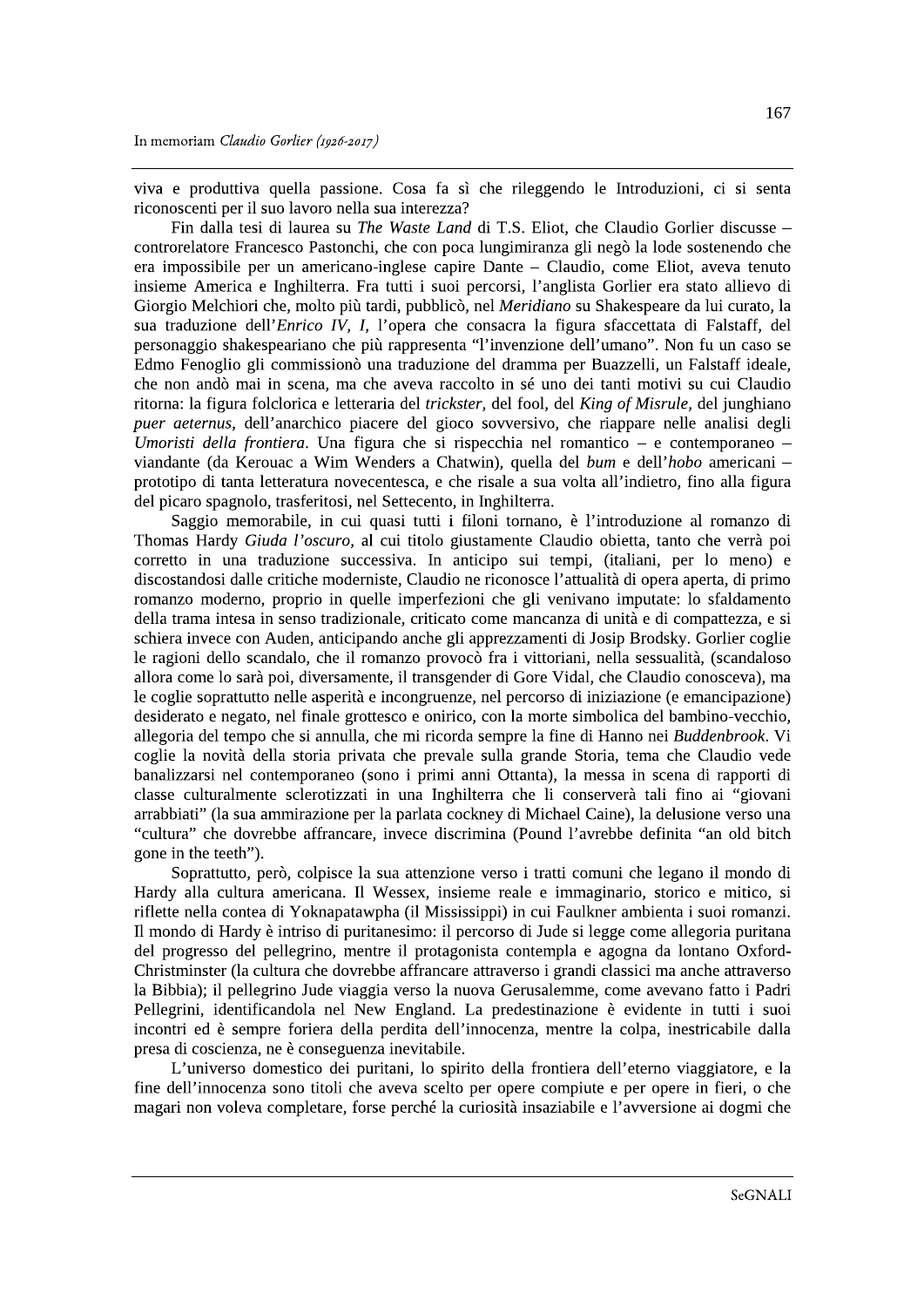ritrovava nella cultura del dissent americano, lo rendevano a sua volta un pellegrino appassionato, la sua cifra nel tappeto.

#### Gorlier "cronista" di Torino

**Bruno QUARANTA** 

A Claudio Gorlier s'intona il verso montaliano "Occorrono troppe vite per farne una". Ma tra le tante vite che ebbe, forse si riconobbe, in particolare, in quella di giornalista. Giornalista in redazione e fuori, giornalista all'edizione torinese dell'Unità. E giornalista di cronaca, un cronista, va da sé, dotato di speciali occhiali per cogliere di questo e di quel fatto il senso, il sugo della Storia, il dettaglio che solo a un detective di prima classe non può sfuggire.

Cronista per La Stampa, Claudio, artefice di un bloc notes dove respiravano le sue passioni, tenaci, ostinate, via via componendo un'autobiografia con il respiro di un'opera aperta, di un lavoro sempre in corso, sempre spalancato alla nuova puntata.

Claudio Gorlier gobettianamente antifascista. Quando, per esempio, invitò a organizzare, "più che una celebrazione, un semplice ricordo, un serio dibattito", sulla "spietata repressione anti-operaia, con bersaglio militanti comunisti, socialisti e sindacalisti", organizzata dallo squadrista Piero Brandimarte tra il 18 e 20 dicembre 1922.

Claudio, il linguista pignolo, certo non uggioso, non pedestre. Che, sulla scia dei botti di Capodanno, un gran casino, medita sull'espressione dialettale "Cernaia", riecheggiante la battaglia della Cernaia, in Crimea, vinta dai bersaglieri di La Marmora – anniversario passato in larga misura sotto silenzio, lamentava, ulteriore lamento, era il 2005, centocinquant'anni dopo.

Claudio, l'americanista. Che immagina una passeggiata al Balon con il suo doppio, Bonetto, uscito dal cilindro del *confrère* Carlo Fruttero. "Le vecchie case restaurate con giudizio restituiscono un'atmosfera che abbiamo perduto altrove: quasi si respirano. Si incontrano vecchi amici magari perduti di vista. Ma soprattutto, abbiamo commentato con Bonetto, questo è un avvincente teatro".

Claudio Gorlier e la toponomastica. Allorché propose di intitolare, invano, una via a George Washington: "George Washington, un personaggio che appartiene al mondo, un simbolo: ma quali sono i suoi legami con il Piemonte? Il fatto che Vittorio Alfieri, nella sua irrequieta e passionale avversione per le tirannidi, come molti grandi intellettuali europei vide nella ribellione vittoriosa dei coloni americani un momento – come si suol dire oggi –epocale. Se ne entusiasmò, e scrisse ben cinque Odi con il titolo L'America liberata. Le dedicò esplicitamente proprio a Washington. Ecco perché sono convinto che George Washington meriterebbe una forma di cittadinanza onoraria a Torino".

A proposito di Alfieri. Claudio che nel solco del signor Conte intendeva la vita come una "seria filastrocca". O, come il suo carissimo amico, scontroso amico, Giovanni Arpino, una sfida, una scommessa, una suprema scelta: "La vita che o è stile o è errore".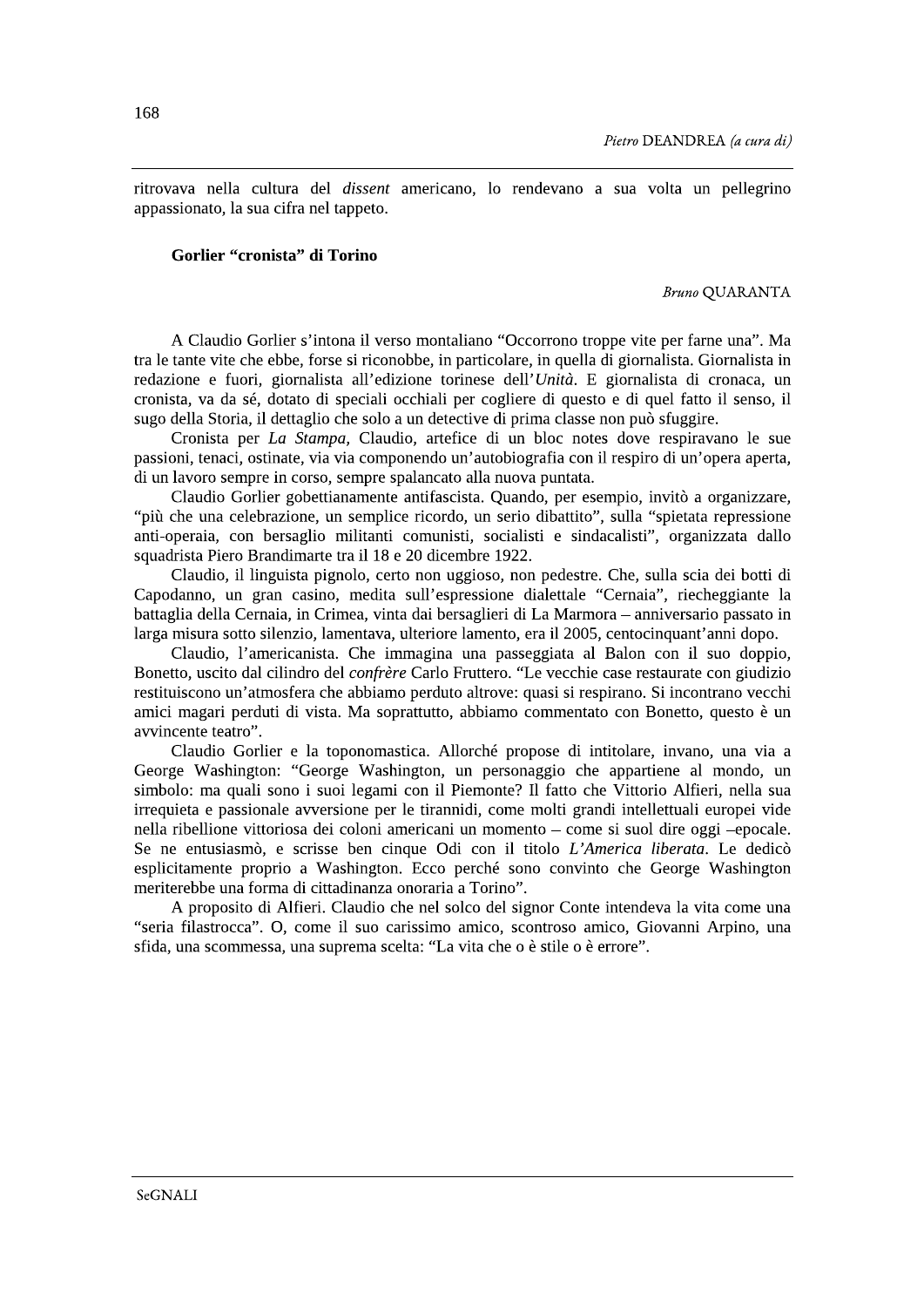#### Gorlier e il giornalismo

Paolo BERTINETTI

Claudio Gorlier cominciò a fare il giornalista quando ancora non era docente universitario. E continuò a farlo anche dopo, prima da giovane assistente e poi da illustre cattedratico. Nell'ambiente accademico torinese diversi suoi colleghi guardavano con sospetto a questa sua attività giornalistica, vuoi perché forse la vedevano come motivo di sottrazione del tempo da dedicare agli studi, vuoi perché la ritenevano comunque estranea al lavoro dello studioso.

Avevano torto. Gorlier si era fatto promotore degli studi sulla letteratura americana in ambito accademico. Ma forte di questo, e a maggior ragione una volta vinta la cattedra di nordamericano, aveva contemporaneamente svolto un efficacissimo lavoro di promozione degli scrittori americani sulle pagine dei giornali, offrendo al vasto pubblico dei lettori una serie di suggerimenti che si basavano su una valutazione critica di indiscutibile autorevolezza. E, cosa non secondaria, di gradevolissima lettura.

Questa stessa operazione la fece a partire dalla fine degli anni Settanta per quanto riguarda gli scrittori delle diverse letterature in inglese, quella africana in particolare. In questo ambito il suo lavoro giornalistico fu ancora più importante, perché gli autori di cui parlava non godevano del consenso extraletterario che gli USA garantivano ai propri scrittori. Si dice che le recensioni servono a poco o a niente a convincere il lettore a comprare e leggere il libro recensito. Forse fino a qualche anno fa questo era meno vero. E in ogni caso, anche adesso, questo è vero se si fa il paragone con i libri lanciati dalla televisione e dai potentissimi Uffici Stampa dei grandi editori. Non è così quando invece si tratta di libri di autori non "alla moda".

Per questi libri forse le recensioni servono. E comunque, fino all'altro ieri, sicuramente servivano. Il contributo giornalistico di Gorlier, a questo proposito, è stato di grandissimo rilievo. Se certi autori, se certi libri, hanno avuto una buona accoglienza, è anche grazie al fatto che da lui erano stati proposti all'attenzione del lettore curioso e intelligente. E probabilmente anche di qualche studioso curioso e intelligente. Credo che si possa dire, anche se può sembrare un paradosso, che è stata l'attività giornalistica a far sì che venisse promossa in campo accademico la ricerca sulle letterature postcoloniali. Studiosi – e anche scrittori – hanno di che essergliene grati.

### L'eredità di Claudio Gorlier: le letterature in inglese

Carmen CONCILIO

In quanto ex-studentessa dei corsi del professor Claudio Gorlier, e come presidente dell'Associazione Italiana di Studi sulle Culture e Letterature in Inglese, sono lieta di poter ricordare Claudio Gorlier.

Per questo, vorrei partire da una citazione che ho trovato in un saggio, acquistato solo per il suo titolo accattivante, e che solo in seguito si è rivelato un testo molto utile e interessante. Il saggio s'intitola Il tempo dell'Altruismo, ed è scritto dal genetista e immunologo francese, direttore dell'istituto Pasteur e professore al Collège de France, Philippe Kourilsky.

Kourilsky scrive: "Il capitale ricevuto è sociale e ambientale. Si possono distinguere i beni materiali trasmessi da un'eredità (una casa, del denaro, etc.), i beni sociali (dotazioni collettive come l'elettricità, le strade, etc.) e i beni naturali (la qualità dell'ambiente). A questi si aggiungono i beni immateriali, in primo luogo l'educazione e la cultura. [...] i beni primordiali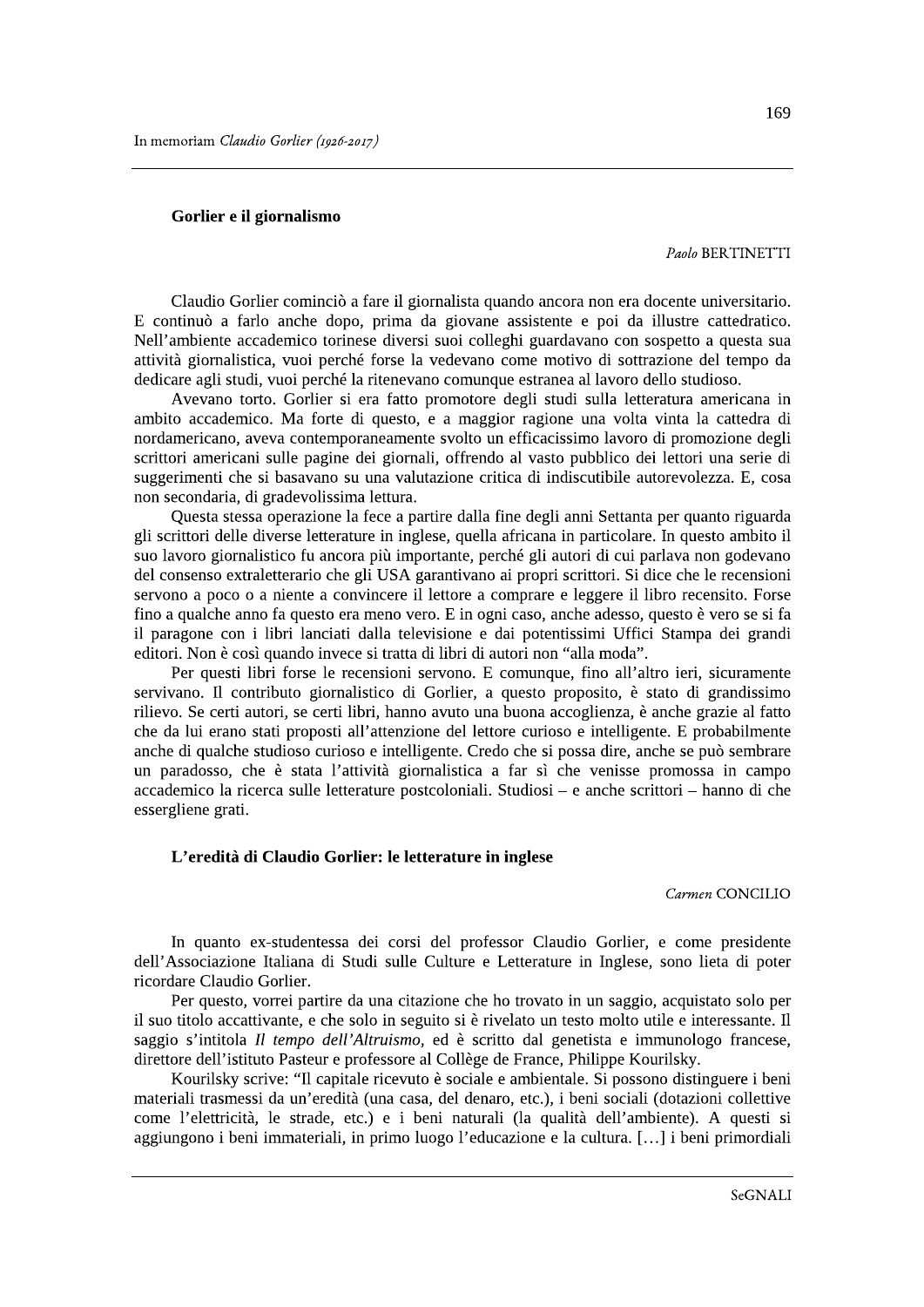come il sapere e la cultura e l'insieme dei processi educativi e non solo che li trasmettono. La dimensione storica e orientata al futuro del capitale ricevuto impone una riflessione sulla trasmissione intergenerazionale che implica naturalmente il concetto di capitale prodotto. Questo porta a una rappresentazione del capitale individuale ricevuto che comprende elementi quantitativi (l'eredità patrimoniale) e qualitativi (l'eredità culturale)". [2009; trad. it. 2013, pp. 62-631.

Ecco, Claudio Gorlier ci ha lasciato un'eredità culturale che, in quanto bene immateriale e bene primordiale, a noi è dato custodire e trasferire alle nuove generazioni di studenti.

All'Università di Torino, il Dipartimento di Lingue e Letterature Straniere e Culture Moderne è l'unico in Italia – per quanto mi è dato sapere – con l'eccezione dell'Orientale di Napoli, in cui ben cinque studiosi, grazie proprio al patrimonio di competenze lasciateci in eredità da Claudio Gorlier, operano in tutti gli ambiti di ricerca e didattica delle aree anglofone. Il professor Pietro Deandrea, che è l'allievo diretto del professor Claudio Gorlier, si occupa di letteratura dell'Africa occidentale, della letteratura cosiddetta Black British, di migrazioni, di cultura del Mediterraneo, di traduzione postcoloniale e, non ultimo, di postcoloniale italiano; il professor Pier Paolo Piciucco si occupa della letteratura del subcontinente indiano, del Sudafrica non senza incursioni nella letteratura del Canada; la prof.ssa Irene De Angelis si occupa della letteratura dell'Irlanda; la prof.ssa Paola Della Valle si occupa delle letterature della Nuova Zelanda, del Pacifico e dell'Australia; e io, che sono stata studentessa per due anni di Claudio Gorlier, ma ero anche allieva della prof.ssa Valeria Guidotti – di cui ho seguito per quattro anni i corsi seminariali di letteratura africana coloniale e postcoloniale – attualmente mi occupo di letteratura del Sudafrica, del Canada, del Subcontinente indiano e dell'Australia. Tutti noi ci siamo laureati e abbiamo conseguito un dottorato in Letteratura dei Paesi di Lingua Inglese e tutti noi insegniamo la letteratura inglese del canone insieme alle letterature dei paesi di lingua inglese.

Devo dire con una certa tristezza che rispetto ai tempi in cui eravamo studenti del professor Gorlier, il mondo ci si è ristretto intorno. Claudio Gorlier durante le sue lezioni ci metteva davanti agli occhi il mondo, e credo che la vocazione di uno studente in un Dipartimento di lingue e letterature straniere dovrebbe avere come orizzonte il mondo. Invece oggi il mondo si è ristretto: nonostante gli scambi Erasmus siano aumentati in numero e destinazioni, gli studenti viaggiano un po<sup>2</sup> meno a causa di crisi politiche ed economiche e sempre più si sente parlare di ricerche che devono avere una ricaduta sul locale, sul nostro territorio.

Io non posso non ricordare i miei anni da studentessa come anni di formazione all'insegna invece dell'apertura al mondo, quando al mattino seguivo le lezioni di letteratura sudafricana con Valeria Guidotti e al pomeriggio andavo a seguire le lezioni di Claudio Gorlier sul resto del mondo anglofono. E con loro, da dottoranda, ho partecipato a importanti conferenze dell'Associazione Europea di Studi Postcoloniali: a Graz nel 1993 dove ci recammo quasi in pellegrinaggio a sentire lo scrittore J.M. Coetzee che presentò quel suo saggio ormai così famoso "Che cos'è un classico?", e poi a Oviedo 1996, con anche la collega Isabella Mininni, dove ascoltammo attoniti, non solo noi ma tutta la comunità scientifica internazionale, la key lecture di Helen Tiffin tutta sulla mucca pazza: erano gli esordi dell'ecocritica postcoloniale. Poi la conferenza di Tübingen (EACLALS) e una giornata di studi a Londra dove Claudio aveva piacere di ascoltare lo scrittore Maori neozelandese Witi Himaera e l'australiano David Malouf. E come non ricordare quella incredibile conferenza, unica in Italia, organizzata dal professor Luigi Sampietro all'Università di Milano con la presenza di tutti i maggiori narratori e poeti caraibici. E per finire le grandi conferenze organizzate dal CNR di Torino diretto del professor Sergio Zoppi con le professoresse Isabella Zoppi e Antonella Emina, che in parallelo riguardavano l'anglofonia, la francofonia e l'iberistica, oppure conferenze tematiche sull'Africa,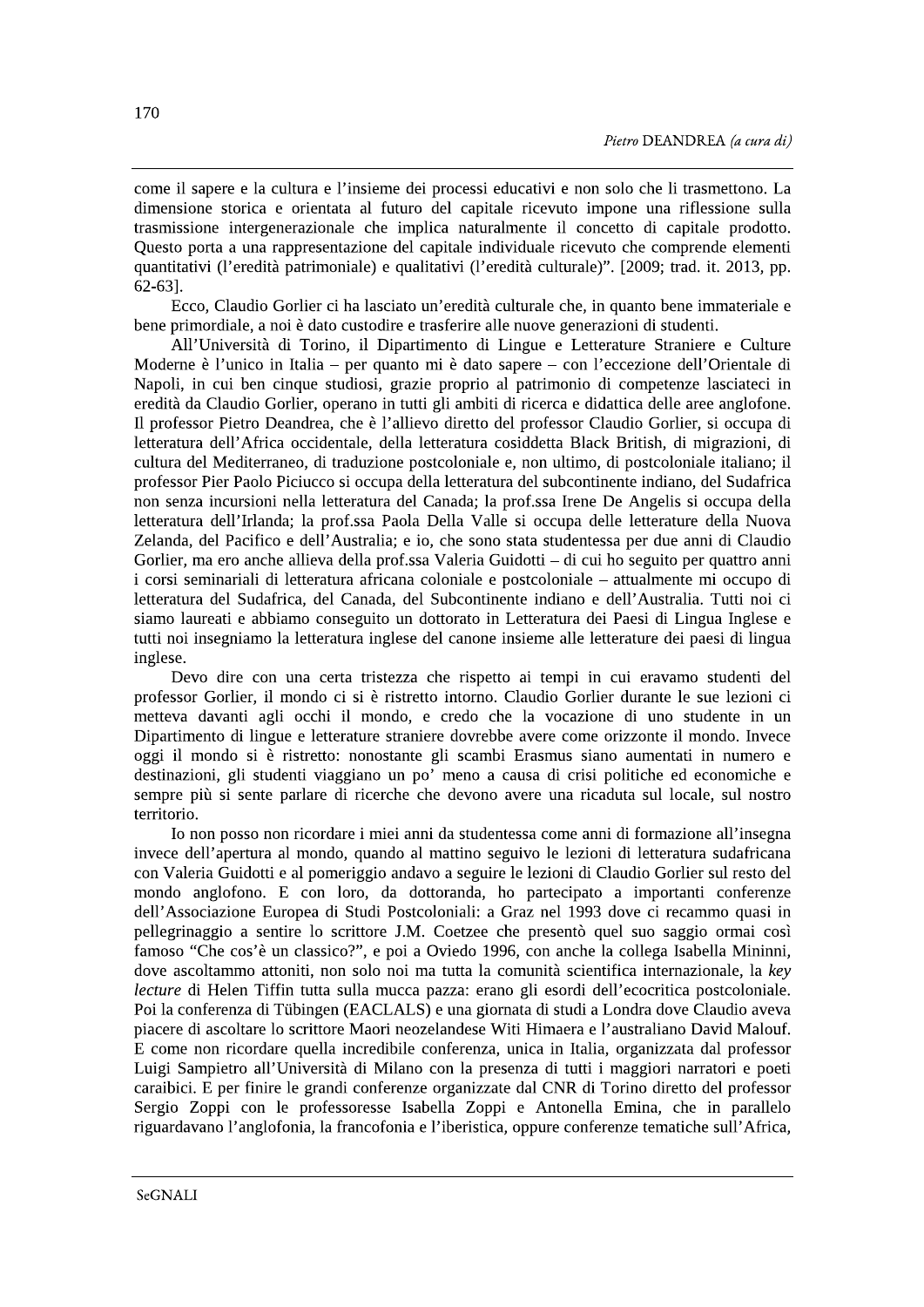sull'India e sui Caraibi e portavano i migliori scrittori di lingua inglese nella nostra città, alla Fiera del Libro e al Premio Grinzane Cavour.

Per questa formazione mi ritengo privilegiata. Sono grata a Valeria Guidotti che di Claudio è stata braccio destro per anni, ne ha condiviso l'ufficio e lo ha consigliato per i suoi viaggi in Sudafrica, oltre ad averlo accompagnato con amicizia costante in tutti questi anni sino all'ultimo; sono grata a Claudio Gorlier, il quale anche se non può più sentirmi ora, si merita il mio sentito GRAZIE!; e, ancora, a Paolo Bertinetti, che per primo ha raccolto l'eredità di Claudio; a tutti loro dobbiamo direttamente o indirettamente l'esserci costituiti in un gruppo di ricerca, noi colleghi di Torino, ma anche i colleghi dell'AISCLI, per condividere progetti di ricerca e attività didattiche. Se ancora nel 2010 una nostra dottoranda, Paola Quazzo, ha scritto una tesi dal titolo "Calvino e gli scrittori postcoloniali: Rushdie, Brink, Vladislavic e Carey" e se ha pubblicato un saggio recentemente nel volume collettaneo Word and Image su artisti quali Vladislavic e Kentridge, lo dobbiamo a Valeria Guidotti che per prima a Torino ha introdotto quegli autori. L'eredità culturale di Claudio Gorlier è ancora qui sotto i nostri occhi, a portata di mano.

L'eredità di Claudio la troviamo nelle nostre biblioteche, nei suoi scritti, nei libri donati agli archivi bibliografici di Torino.

In appendice agli interventi qui raccolti si trova un Bibliografia, ancora incompleta e in fieri, che corrisponde grosso modo agli anni in cui io ho conosciuto Claudio. Ancorché parziale, questo breve scorcio della sua produzione mostra che i saggi accademici di Claudio avevano un pattern, una struttura precisa. In genere, Claudio Gorlier forniva il contesto storico-sociale dell'autore. Gli interessava molto comprendere la portata dell'ideologia marxista e gramsciana, particolarmente in riferimento alle letterature dell'Africa, ma più in generale lo interessava l'impegno politico o civile degli autori che affrontava. Dei personaggi scandagliava la psiche, le derive psicotiche, la follia nelle sue varie forme reali e allegoriche. Altro elemento che immancabilmente caratterizzava la sua analisi letteraria erano le forme della spiritualità, le manifestazioni religiose, le credenze tradizionali di cui erano portavoce i singoli personaggi o le società intere. Infine il linguaggio, le varietà dell'inglese, le peculiarità traduttive, l'idioletto e il socioletto erano oggetto di accurata disanima. Talvolta, l'analisi linguistica precedeva ogni altra considerazione critico-letteraria. Claudio Gorlier non inseguiva le mode, non scriveva solo di autori pluripremiati o famosi, ma anche di scrittori minori, sconosciuti ai più, ma grandi ai suoi occhi di critico. E a lui, che era noto per la sua capacità affabulatoria, a volte bastava una parola per inchiodare un autore ad una singola verità capace di rappresentarne la complessità. Così è stato per J.M. Coetzee, per esempio, del quale aveva compreso che il nocciolo esistenziale critico era legato al suo dilemma psicolinguistico.

La sua eredità, infine, è presente negli archivi RAI, che conservano sue videopresentazioni dei classici della letteratura inglese e americana (Letteratura.rai.it: Classici: Letture d'autore, 1969: http://www.letteratura.rai.it/cerca.aspx?s=Claudio Gorlier), e le sue interviste radiofoniche, in più di mille interventi (TECHERAI), vere e proprie micro-lezioni di letteratura.

A Claudio va il nostro grazie e il nostro ricordo.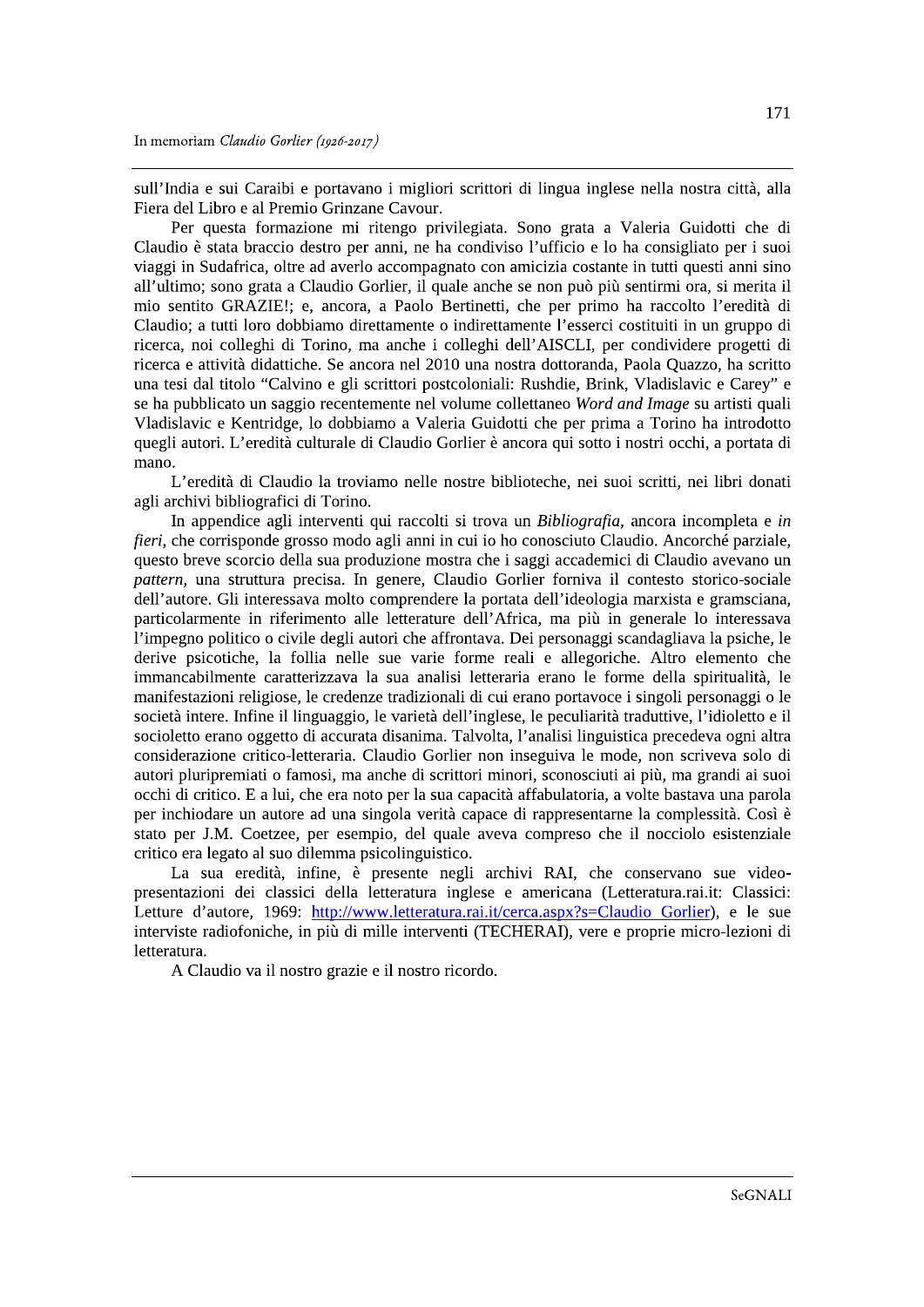Renzo CRIVELLI

**Claudio Gorlier e gli scrittori<br>
Di Claudio Gorlier vorrei ricordare, tra tutte, una<br>
di militanza al** *Corriere della sera***, poi su** *La St***<br>
na sua rete di analisi, di suggestioni, di critiche fa<br>
contesti culturali e sto** Di Claudio Gorlier vorrei ricordare, tra tutte, una qualità eccezionale come critico. I lunghi anni di militanza al Corriere della sera, poi su La Stampa e su Panorama depongono a favore di una sua rete di analisi, di suggestioni, di critiche fondate sull'inquadramento degli autori nei loro contesti culturali e storici. Oltre ad un'innata capacità di scrittura, aveva una competenza eccezionale a proposito di quello su cui scriveva: frutto di una militanza "all'interno" degli argomenti. A fronte di una critica contemporanea, basata spesse volte su un mestiere compilativo che va bene per qualsiasi argomento (spesso caratterizzata da "tuttologi" che sanno fare molto bene i riassunti di quel che dovrebbero recensire), Claudio esprimeva una sua didascalica "critica della competenza", scarna talvolta; il più delle volte così densa di richiami da sollecitare la curiosità (e la fantasia) del lettore.

Nei suoi articoli esprimeva spesso il frutto della sua esperienza diretta. Il numero di scrittori su cui parlava erano stati o suoi amici o suoi conoscenti, nel mondo internazionale dei letterati a cui lui aveva accesso per meriti scientifici certo, ma anche umani. Essergli stati vicini (dopo aver avuto l'esperienza di laurearsi con lui relatore), significava conoscere di questi autori dettagli diretti, appresi da lui attraverso le loro parole, le loro frequentazioni. Grazie a lui, negli anni milanesi, era possibile contattare scrittori di grande respiro, non solo di lingua inglese (la sua amicizia, per esempio con Giuseppe Bellini, ci procurò incontri con Neruda, Miguel Angel Asturias e altri grandi della letteratura ibero-americana), per non parlare di personaggi come Nadine Gordimer, Margaret Atwood, ecc. A Torino la sua predilezione per la letteratura americana (fu amico di Robert Penn Warren) fruttò nuove importanti conoscenze; e quello per la letteratura post-coloniale (egli fu tra i pionieri delle letteratura australiana, neozelandese, africana e caraibica di lingua inglese) introdusse anche fisicamente scrittori come Wole Soyinka o J.M. Coetzee, Chinua Achebe, e molti altri, tutti autori che portò a Torino e che offerse ai suoi allievi favorendo anche un'esperienza emotiva.

Proverbiale era il ricorso a lui da parte del Corriere della sera o di altri organi di stampa quando uno di questi personaggi scompariva e "nessuno" sapeva quanto lui su di loro, e quindi poteva parlarne a livello commemorativo: e tutto ciò perché Claudio era un pozzo di informazioni di prima mano. Due esempi per tutti: fu lui ad andare a Santa Lucia nella terra di Derek Walcott tra i primi; oppure a frequentare Lagos in tempi anche pericolosi per incontrare gli scrittori nigeriani quando in Italia nessuno ne sapeva nulla. Claudio, in ogni caso, aderì ai primi studi sulla letteratura australiana in Italia, partecipando a convegni ed organizzandone anche alcuni.

Forse si potrebbe dire, con un paragone alto, che Claudio fu per le letterature dei paesi di lingua inglese quello che un grande appassionato "annusatore" di capolavori fu il triestino Bobi Blazen, co-fondatore dell'Adelphi. Bobi, come è noto, non scrisse moltissimo ma annotò tutto quel che era rilevante in campo letterario e che nessuno prima di lui aveva intuito. Non è un caso che il Premio Grinzane Cavour (ma anche il Premio siciliano Mondello) scegliesse nei suoi tempi migliori autori, da Claudio suggeriti, che poi regolarmente vincevano il Premio Nobel. E questo quando ben pochi erano in grado di intuirli.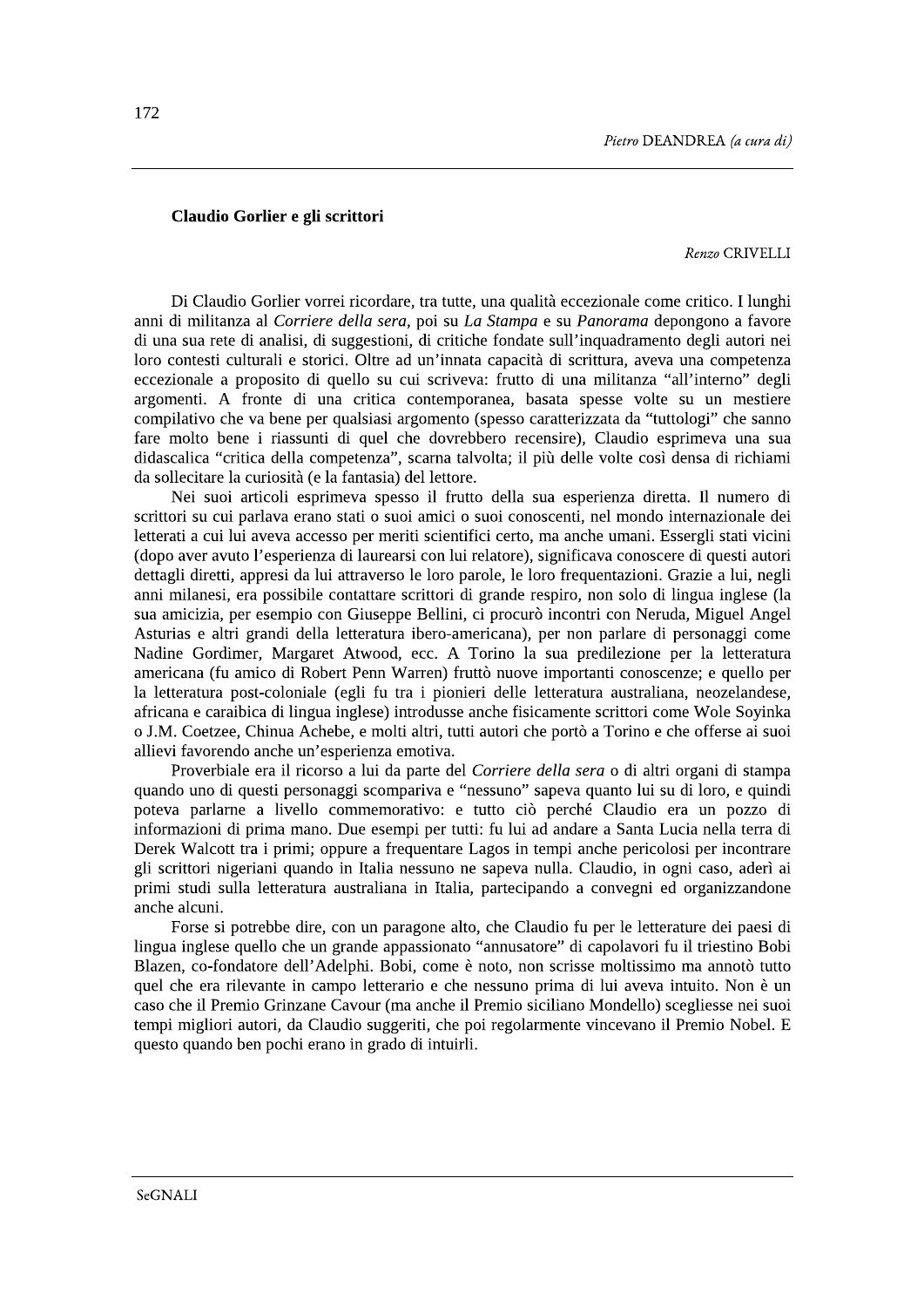## "Perche' Lei faceva dell'ironia?": un ricordo bifronte di Claudio Gorlier

#### Giaime ALONGE

Non sono stato allievo di Claudio Gorlier. Eppure, pur avendo trascorso con lui un solo pomeriggio tête à tête, più un paio di serate conviviali, l'ho sempre considerato uno dei miei maestri, e questo perché, nelle poche ore che abbiamo passato insieme, mi ha insegnato due cose che mi sono state assai utili nel corso della mia carriera. La prima riguarda le borse di studio. Dopo essermi laureato, agli inizi degli anni Novanta, avevo deciso di andare via dall'Italia, almeno per un certo periodo. Volevo andare fuori dall'Europa, in un paese anglofono che non fossero gli Stati Uniti. In buona sostanza, volevo andare in uno di quelli che una volta si chiamavano white dominions: Canada, Australia, Nuova Zelanda. Barbara Lanati, di cui invece ero stato allievo, e grazie alla quale avevo pubblicato la mia tesi di laurea, mi mandò a parlare con Claudio Gorlier, in quanto patron torinese degli studi sulle letterature dei paesi di lingua inglese. Gorlier, con grande gentilezza e disponibilità, mi accolse in un appartamento che mi parve la casa di Indiana Jones. Ovunque c'erano reperti raccolti durante i viaggi nelle varie province del defunto impero britannico: una lancia maori, statuine bantu, una pagaia inuit, uno scudo zulu (sto inventando i dettagli, ma l'effetto complessivo era quello). Avevo individuato una borsa che mi pareva promettente, bandita dall'International Council for Canadian Studies. Gorlier approvò la scelta e prese a disquisire di letteratura canadese, di cui non sapevo nulla, al di là del fatto che alcuni autori scrivevano in inglese e altri in francese.

Alla domanda dovevo accludere tre lettere di "raccomandazione", nell'accezione neutra che gli anglosassoni attribuiscono a questo termine. Le altre due le avevo chieste a Barbara Lanati e Gianni Rondolino, che era stato il mio relatore di laurea. In uno studio ingombro di libri e di reperti etnografici, il professor Gorlier si mise al lavoro su una macchina da scrivere. Eravamo solo agli inizi della rivoluzione informatica e le domande di borsa di studio si mandavano per posta, accludendo certificati in carta bollata. Gorlier compose una lettera di presentazione magnificamente iperbolica, "To whom it may concern", cominciava. Attorno a quella frase, Gorlier fece un'articolata digressione su come si deve iniziare una lettera di presentazione. "Lezioni di vero che non hanno prezzo", per citare il Nick Nolte di New York Stories. Ora che tocca a me scrivere le lettere per i giovani studiosi, anch'io comincio sempre così. "To whom it may concern".

Per quanto non mi avesse mai visto prima, Gorlier fu così generoso e spregiudicato da stendere una lettera piena di elogi per le mie qualità di studioso in erba. In pratica, dalla recommendation letter di Gorlier risultava che se l'International Council for Canadian Studies non mi avesse conferito la borsa, il Canada avrebbe subito un grave danno culturale. E la lettera deve aver sortito una buona impressione, perché da lì a qualche mese ottenni la borsa e partì alla volta di Montréal, nonostante il fatto che Paolo Bertinetti avesse cercato di dissuadermi; secondo lui in Canada faceva troppo freddo. Arrivai il 20 dicembre. Nella capitale del Québec c'erano 25° sotto zero. Ma io, forte del viatico di Gorlier e munito di un colbacco di pelo di coniglio, mi trovai subito benissimo.

In quel lungo pomeriggio, mentre componeva il suo piccolo capolavoro nell'arte della recommendation letter, il prof. Gorlier mi narrò una serie di aneddoti, che trovai uno più affascinante dell'altro. Approfondendo la sua conoscenza, in modo diretto o attraverso i racconti di terzi, scoprii che Gorlier era noto – o addirittura famigerato – per la sua propensione a inanellare lunghe serie di aneddoti, che tendeva spesso a ripetere. Ma io era la prima volta che li ascoltavo. E poi ho sempre avuto un debole per i vecchi signori logorroici, perché so che un giorno sarò uno di loro. In questo lungo monologare, Gorlier mi regalò quella che ho sempre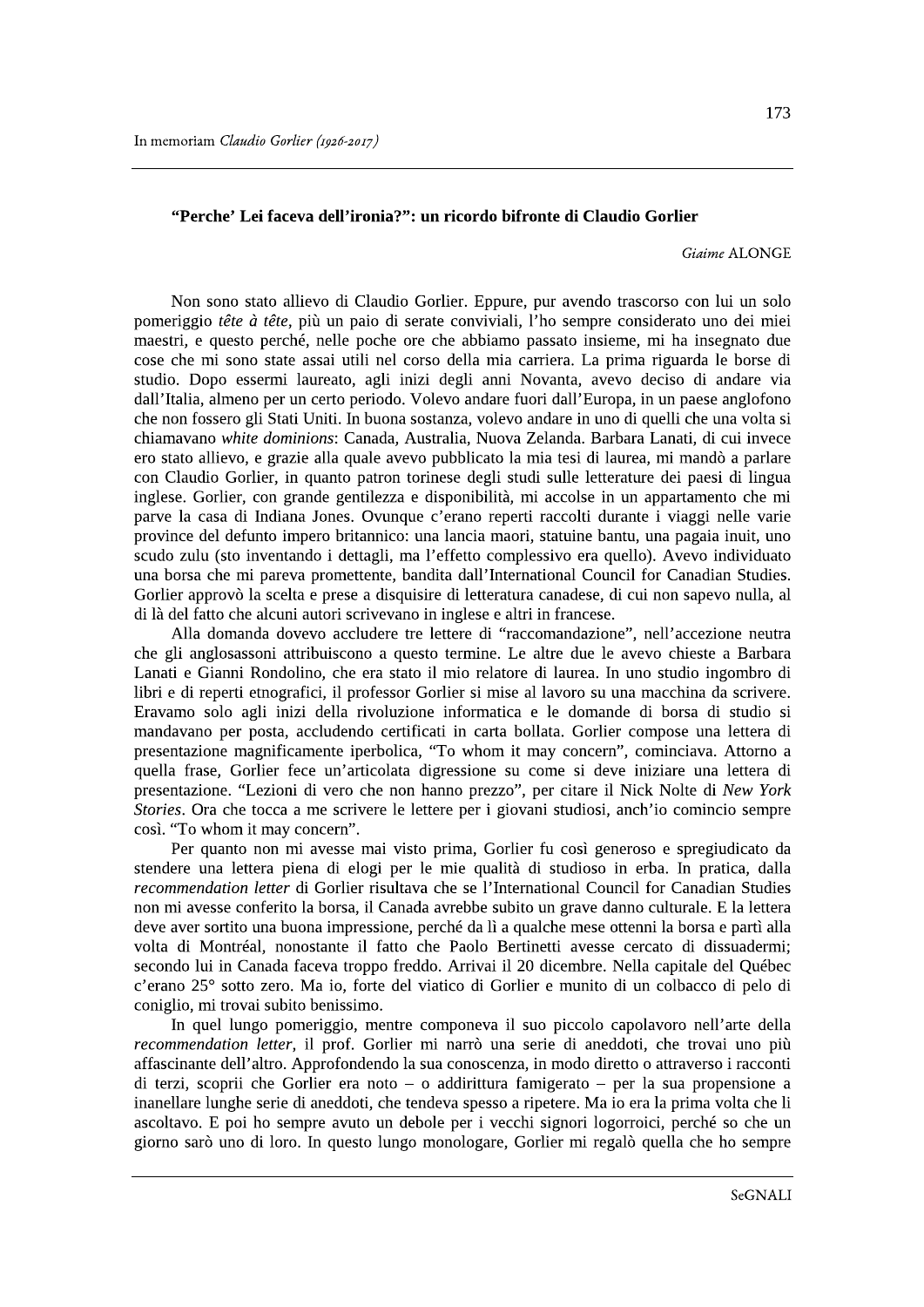considerato una perla di saggezza. "Le domande di borsa di studio – disse – sono come i paracadutisti. Per espugnare una posizione, si lanciano cento paracadutisti. Una ventina si feriscono durante il lancio. Altri trenta muoiono nei primi scontri. I sopravvissuti conquistano l'obiettivo." Da appassionato di storia militare, la metafora mi piacque subito. Ma al di là del suo fascino sul piano retorico, quella dei paracadutisti-*applications* è un'immagine che rende con efficacia il modo in cui si deve procedere con le borse di studio. Bisogna farne tante, una andrà a buon fine. Tutte le volte che uno studente fresco di laurea mi viene a chiedere consiglio su dove e come fare domanda, racconto sempre questa storia. "Come diceva il professor Gorlier, le borse di studio sono come i paracadutisti...".

In quel pomeriggio, Gorlier mi omaggiò di una seconda perla di saggezza. Al momento, non mi accorsi che quella storiella avesse una funzione pratica. Mi parve solo un aneddoto divertente. Ma alcuni anni dopo mi tornò estremamente utile. La storia era relativa a uno dei tanti oggetti della collezione etnografica di cui ho detto, e si svolgeva in un aeroporto, in un tempo di molto precedente agli attentati dell'11 settembre, quel tempo felice in cui si prendevano gli aerei senza eccessivi controlli, quando si poteva fumare a bordo, e la hostess ti portava un whiskey on the rocks in un vero bicchiere di vetro. I leggendari, cancerogeni, politicamente scorretti anni Settanta. Durante uno dei suoi viaggi, Gorlier aveva raccolto una lancia di non so quale tribù. All'imbarco – in Sud Africa oppure in Nuova Zelanda – non aveva avuto problemi a far passare il reperto come bagaglio a mano. Però, quando aveva fatto scalo in un aeroporto degli Stati Uniti, l'arma, per quanto primitiva, aveva attirato l'attenzione dei funzionari locali. Come ho detto, era un tempo lontano, eoni prima dei passaporti a lettura ottica e dei body scanner, ma in ogni caso un po' di controlli c'erano. Ogni tanto, un commando di palestinesi – fedavyin li chiamavano i giornali, prima che il terrorismo mediorientale diventasse islamico – provava a prendere in ostaggio i passeggeri di un volo della Pan Am o della compagnia di bandiera israeliana. Dunque, un funzionario della sicurezza americana avvicina questo distinto signore in giacca e cravatta, che stringe in mano una lancia con assoluta nonchalance, come se fosse un bastone da passeggio o un ombrello, e gli domanda quale uso intenda fare di quell'oggetto. Con spiazzante ironia anglo-piemontese, Gorlier risponde serissimo: "Mi serve per dirottare l'aereo". Il professore viene immediatamente preso in consegna dalla polizia e chiuso in una stanza dell'aeroporto, dove è sottoposto a interrogatorio. "Stavo solo facendo dell'ironia", si giustifica Gorlier. "Perché lei faceva dell'ironia?", si sente rispondere da un grigio funzionario, che certo non aveva letto gli umoristi della Frontiera.

Come ho anticipato, anni dopo quella storia mi è tornata utile. Dopo l'11 settembre, per una vicenda lunga e complessa che in questa sede non c'è modo di illustrare, sono finito sua una watch list del Department of Homeland Security americano. È stata una vicenda piuttosto fastidiosa, andata avanti diversi anni, che si è conclusa solo quando ho scritto una lettera in cui chiedevo perdono alle autorità statunitensi, una lettera che iniziava in questo modo: "I am a lawabiding citizen and a true friend of the United States of America". Ma prima di compiere questo atto riparatore, ogni volta che andavo negli Stati Uniti, e ci andavo una o due volte all'anno, perché stavo lavorando a una ricerca che richiedeva frequenti visite in archivi americani, appena scendevo dall'aereo venivo accompagnato in una stanzina, lasciato lì in attesa insieme ad altri viaggiatori sospetti, per lo più provenienti da paesi del terzo mondo, dopo di che un funzionario mi chiamava, mi rivolgeva alcune domande per appurare le mie intenzioni e verificare le mie credenziali (dove avrei abitato? cosa avrei fatto? quando sarei ripartito?), e poi mi lasciava andare. Durante questi interrogatori, con il pensiero del mio bagaglio che girava a vuoto sul nastro trasportatore e la stanchezza di un volo da Torino a Chicago, ho avuto più volte la tentazione di fare dell'ironia. "Che cosa vengo a fare negli Stati Uniti? A organizzare un attentato, è ovvio." Ma ogni volta che una risposta tagliente affiorava alle mie labbra, mi ricordavo di Claudio Gorlier e della sua lancia tribale, e abbandonavo ogni velleità dadaista, per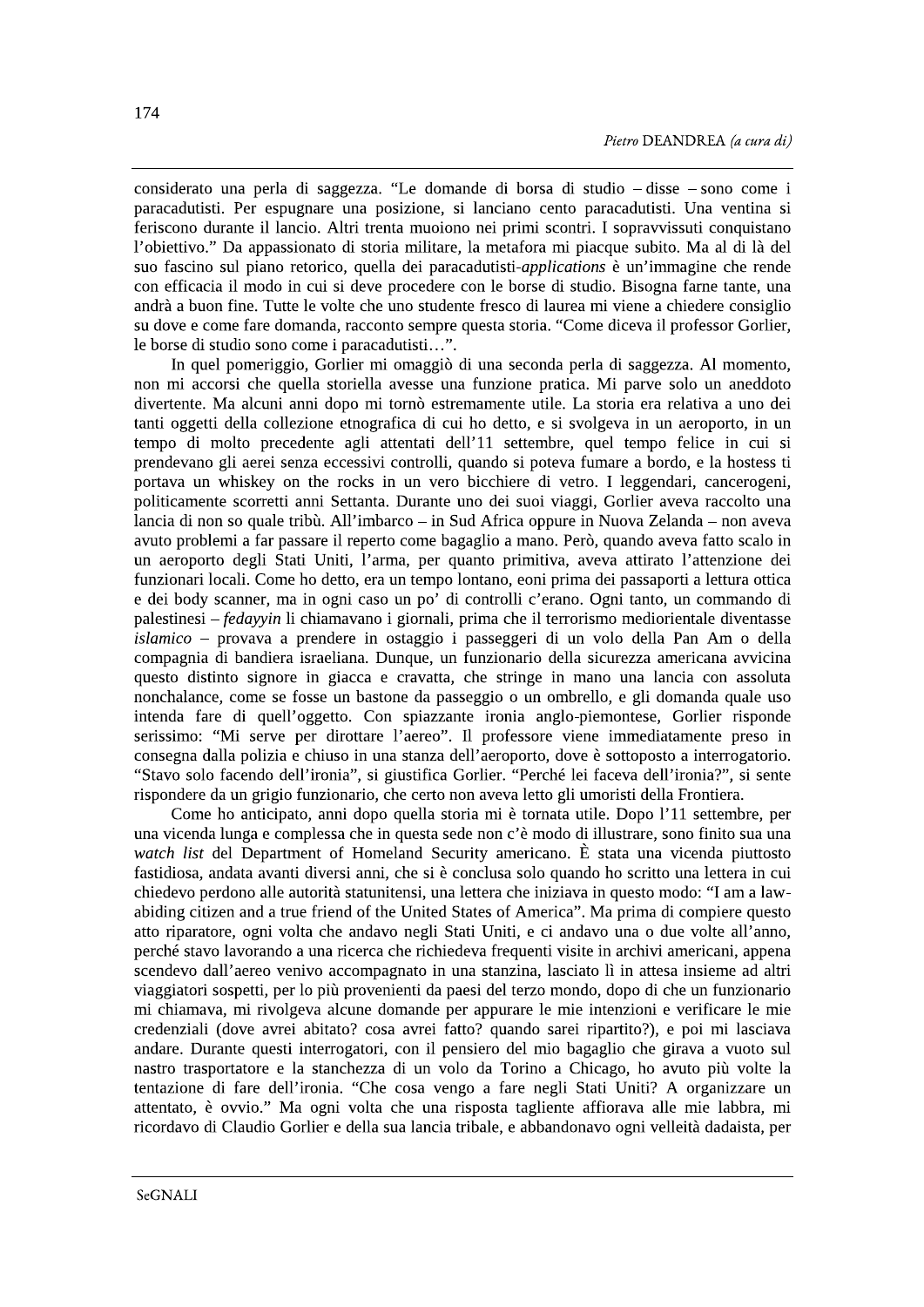quanto illustrare la natura del mio viaggio a un poliziotto dall'aria annoiata, in una stanza piena di emigranti messicani, ucraini e congolesi, giunti in America per sfuggire a calamità degne dell'Antico Testamento, fosse comunque abbastanza surreale. "Sono un professore di storia del cinema. Sto scrivendo un libro su Ben Hecht, uno sceneggiatore degli anni Trenta..." È una storiella che racconto spesso, già preparandomi a essere un anziano signore logorroico. Certo, quella di Gorlier era più avventurosa. Ma lui aveva fatto la Resistenza, io solo il servizio civile al Museo Egizio.

#### **CLAUDIO GORLIER - BIBLIOGRAFIA POSTCOLONIALE**

A cura di Carmen CONCILIO

- Gorlier, C. (1982), Ipotesi sul realismo nella narrativa australiana, in Australiana, a cura di P. Bertinetti e C. Gorlier, Roma, Bulzoni, pp. 159-185. Australia
- Gorlier, C. (1985), Narrative Paradigms in Three Canadian Prairie Writers: a Working Inventory, in Africa, America, Asia, Australia, a cura di G. Bellini, C. Gorlier, S. Zoppi, Saggi e ricerche sulle culture extraeuropee, n. 1, Roma, Bulzoni, pp. 7-18. Canada
- Gorlier, C. (1985), The Haunted Hause of National Literature: Individual Malaise and Communal Plight in the Making of a Literary Discourse in A.K. Armah's Novels and G. Okara's The Voice..., in Africa, America, Asia, Australia, a cura di C. Gorlier, Saggi e ricerche sulle culture extraeuropee, n. 8, Roma, Bulzoni, pp. 7-18. Ghana / Nigeria
- Gorlier, C. (1986), The Italian Dimension in Nurruddin Farah's Fiction, in Africa, America, Asia, Australia, a cura di G. Bellini, C. Gorlier, S. Zoppi, Saggi e ricerche sulle culture extraeuropee, n. 2, Roma, Bulzoni, pp. 7-16. Somalia
- Gorlier, C. (1987), Theory of Literature and Political Committment: Some Practical Directions for Use, with Special Reference to Mwanai's Kill Me Ouick and Awnoor's This Earth, My brother..., in Africa, America, Asia, Australia (a cura di G. Bellini, C. Gorlier, S. Zoppi), Saggi e ricerche sulle culture extraeuropee, n. 3, Roma, Bulzoni, pp. 30-39. Kenya / Ghana
- Gorlier, C. (1989) e P. Bertinetti, Introduzione, in Racconti dall'India, trad. it. di L. Zazo, Milano, Mondadori, pp. 5-17. India
- Gorlier, C. (1991), Poesie di Earle Birney, a cura di C. Gorlier, trad. it. di G. Natale, Roma, Bulzoni. **Canada**
- Gorlier, C. (1992), Introduzione, in Nurruddin Farah, Chiuditi sesamo, trad. it. di M.L. Petta, Roma Edizioni Lavoro, pp. vii-xv. Somalia
- Gorlier, C. (1992), Prefazione, in Margaret Laurence, I cavalli della notte, Milano, La Tartaruga. Canada
- Gorlier, C. (1993), Commonwealth literary cultures: new voices, new approaches, edited by G. Capone, C. Gorlier, B. Hickey, Conference Papers, Lecce, Edizioni del Grifo.
- Gorlier, C. (1994), History, Ideology and Utopia in Vance Palmer's Golconda Trilogy and John Mulgan's Man Alone, in Africa, America, Asia, Australia, a cura di G. Bellini, C. Gorlier, S. Zoppi, n. 16, Roma, Bulzoni, pp. 135-140. Autralia / New Zealand
- Gorlier, C. (1996), Il discorso dell'altro nelle letterature del post-colonialismo, in L'altro che è in noi. Arte e nazionalità, a cura di F. Orlando, Torino, Bollati Boringhieri, pp. 67-91. L'Altro
- Gorlier, C. (1996), La letteratura africana, in Storia della Civiltà letteraria inglese, a cura di F. Marenco, vol. 3, Il moderno, dopoguerra e postmoderno, le letterature di lingua inglese, Torino, UTET, pp. 944-976. Africa
- Gorlier, C. (1996), Presentazione, in Aspetti culturali e linguistici delle letterature africane in lingue europee, a cura di E. La Pergola, C. Gorlier, S. Zoppi, Catania, CUECM, p.7. Africa
- Gorlier, C. (1997), Male Hero-Worship as a National Stereotype: the Case of Barry Oakley's A Salute to the Great McCarthy and Greg McGee's Foreskin's Lament, in Cross-Cultural Voices. Investigations into the Post-Colonial, edited by C. Gorlier, I.M. Zoppi, Rome, Bulzoni, pp. 179-188. Autralia / New Zealand